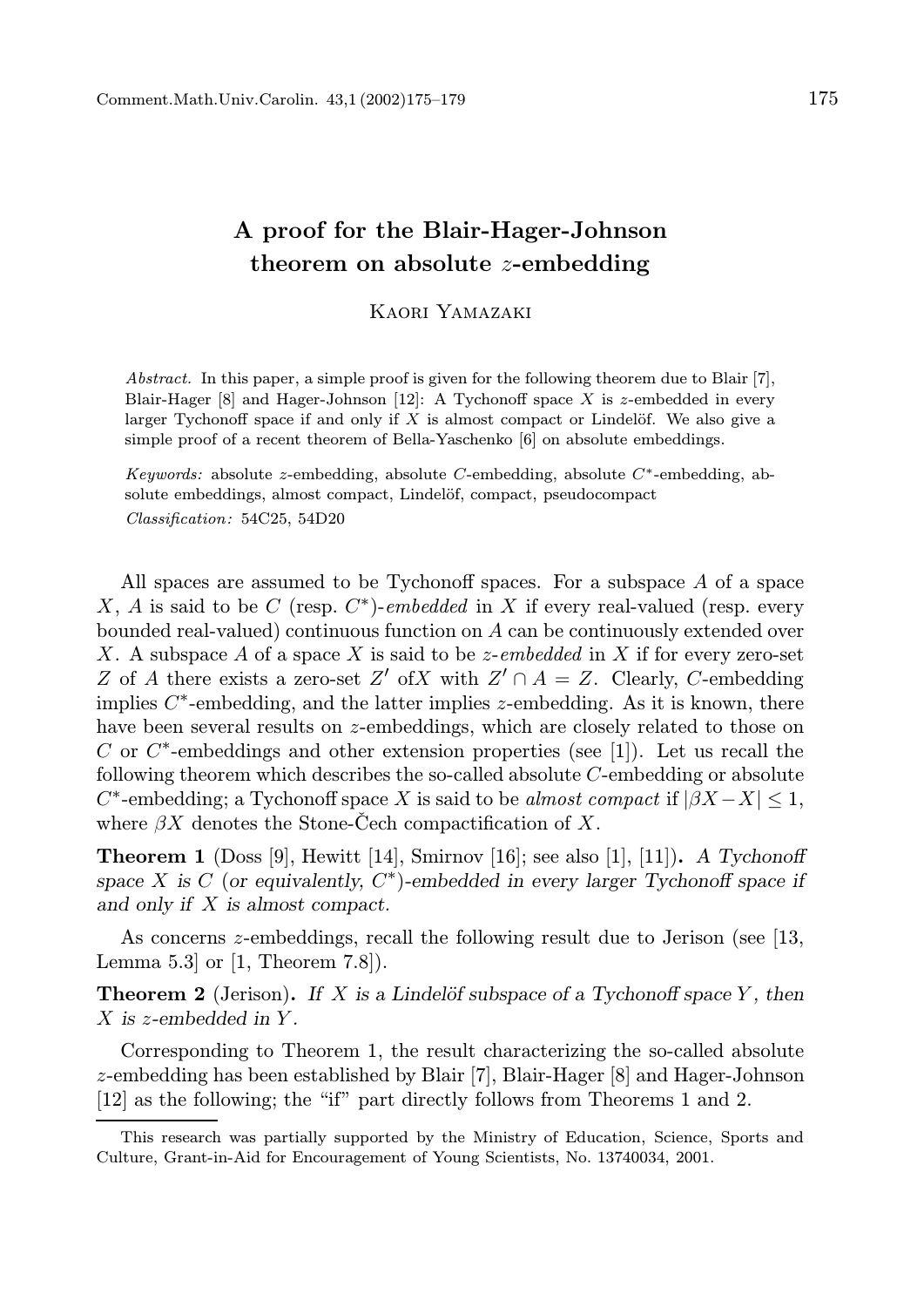Theorem 3 (Blair [7], Blair-Hager [8], Hager-Johnson [12]). A Tychonoff space X is z-embedded in every larger Tychonoff space if and only if  $X$  is almost compact or Lindelöf.

The proofs of the "only if" part of Theorem 3 given in [7], [8] and [12] are obtained through several consequences under their own interests on realcompactness or rings of continuous functions. In the present paper, we give an alternative and simple proof to this theorem, with only a use of the following well-known fact: a Tychonoff space X is Lindelöf if and only if for every compact subspace  $F$  of  $\beta X$ with  $F \subset \beta X - X$  there exists a zero-set Z of  $\beta X$  such that  $F \subset Z \subset \beta X - X$ (see [10, 3.12.25(b)]). Other terminology may be found in [1], [10] and [11].

PROOF OF THE "ONLY IF" PART OF THEOREM 3: Assume that  $X$  is  $z$ -embedded in every larger Tychonoff space. Suppose that  $X$  is not almost compact. We show that X is Lindelöf. Let F be a compact subspace of  $\beta X$  with  $F \subset \beta X - X$ .

Claim. For every  $x \in F$ , there exist an open neighborhood  $U_x$  of x in the subspace F and a zero-set  $Z_x$  of  $\beta X$  such that  $U_x \subset Z_x \subset \beta X - X$ .

PROOF OF CLAIM: Let  $x \in F$ . Since  $|\beta X - X| \geq 2$ , pick up a point  $y \in \beta X - X$ with  $y \neq x$ . Let  $f : \beta X \to [0, 1]$  be a continuous function satisfying that  $f(x) = 0$ and  $f(y) = 1$ . Let  $Y = \beta X/(F \cup \{y\})$  be the quotient space obtained from  $\beta X$  by identifying  $F \cup \{y\}$  with a single point and  $q : \beta X \to Y$  be the natural quotient map. Since  $f^{-1}([0,1/2)) \cap X$  is a cozero-set of X and X is z-embedded in Y, there exists a cozero-set V of Y such that  $V \cap X = f^{-1}([0, 1/2)) \cap X$ . Then,  $q(x) \notin V$ . Indeed, if  $q(x) \in V$ , then  $y \in q^{-1}(V) \cap f^{-1}((1/2, 1]) \subset \beta X - X$ , a contradiction. Put  $U_x = f^{-1}([0, 1/3)) \cap F$  and  $Z_x = f^{-1}([0, 1/3]) - q^{-1}(V)$ . These are the required sets. This completes the proof of Claim.

Finally, for some finite points  $x_1, \ldots, x_n \in F$  with  $F = \bigcup_{i=1}^n U_{x_i}$ , put  $Z =$  $\bigcup_{i=1}^n Z_{x_i}$ . Then, Z is a zero-set of  $\beta X$  and  $F \subset Z \subset \beta X - X$ . Hence X is Lindelöf. This completes the proof.  $\square$ 

We apply our technique in the above proof to give a simple proof to the following theorem which was recently obtained by Bella and Yaschenko [6], their proof is long and complicated.

**Theorem 4** (Bella-Yaschenko [6]). For a Tychonoff space  $X$ , the following statements are equivalent:

- (1) if a Tychonoff space Y contains two disjoint closed copies  $X_1$  and  $X_2$  of  $X$ , then these copies can be separated in Y by open sets;
- $(2)$  X is Lindelöf.

See [3] for the motivation of Theorem 4. For the proof, let us consider another condition  $(*)$  below; recall that *separated subsets* mean those subsets A and B of X with  $\overline{A} \cap B = A \cap \overline{B} = \emptyset$ .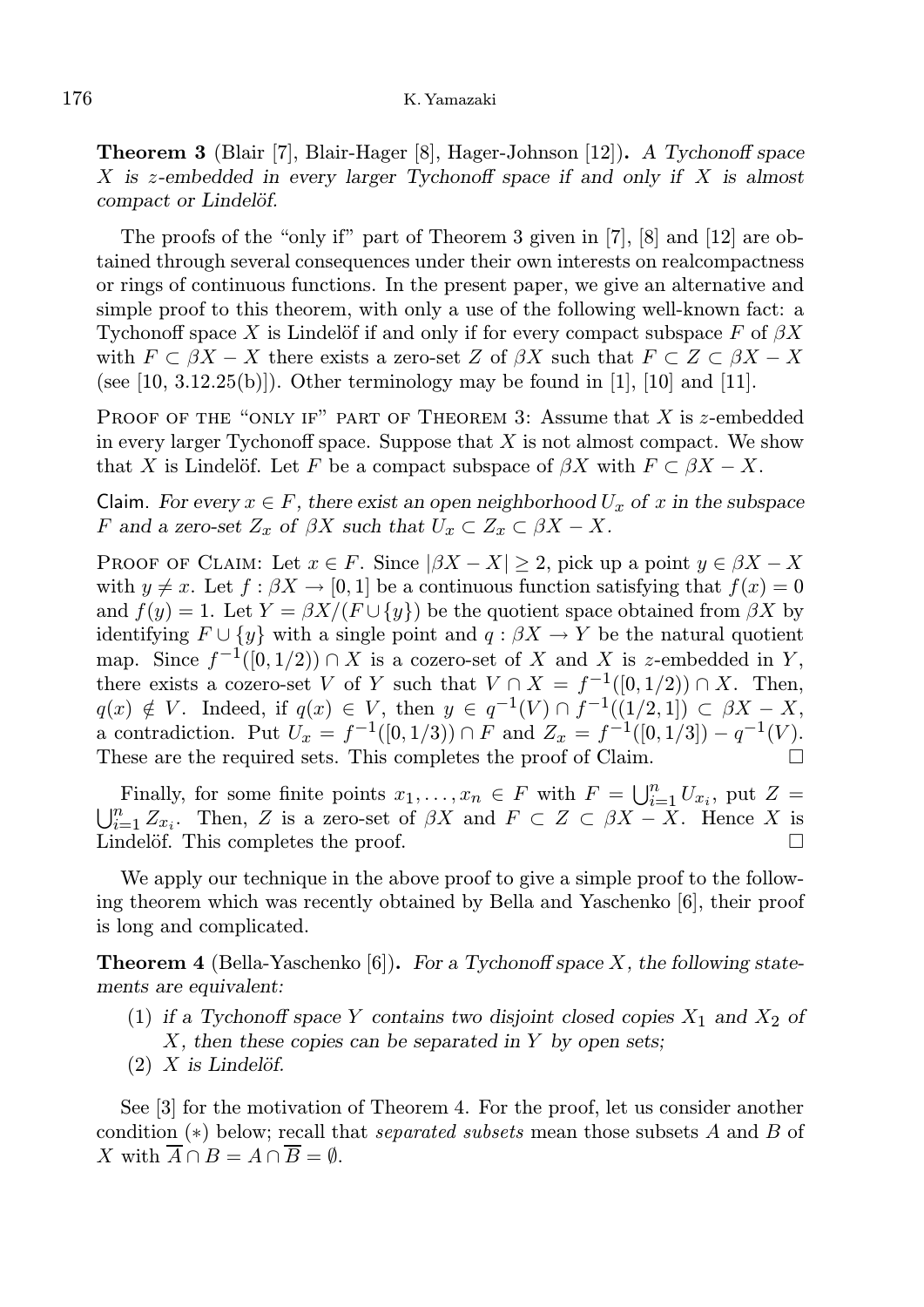## (\*) If a Tychonoff space Y contains two copies  $X_1$  and  $X_2$  of X which are separated subsets, then these copies can be separated in Y by cozero-sets.

PROOF OF THEOREM 4:  $(1) \Rightarrow (2)$ : Assume (1). We shall first prove that  $(*)$ holds. Let  $X_1$  and  $X_2$  be copies of X and assume that they are separated subsets of a Tychonoff space Y. Embed Y into the Tychonoff cube  $T$ . Moreover, embed T into the product space  $T \times [0, 1]$  as a subspace  $T \times \{0\}$  and denote the subspace  $(T \times (0,1]) \cup ((X_1 \cup X_2) \times \{0\})$  by Z. Then,  $X_1$  and  $X_2$  are disjoint closed subsets in Z. From the assumption,  $X_i \times \{0\}$ ,  $i = 1, 2$ , can be separated by open sets  $U_1$  and  $U_2$  in Z. Since Z is a dense subset of  $T \times [0,1]$ , these open sets can be extended to disjoint open sets  $U_1^*$  $_1^*$  and  $U_2^*$  $i_2^*$  in  $T \times I$ . Since  $T \times I$  is a Tychonoff cube, it is known that  $U_1^*$  $i_1^*$  and  $\dot{U}_2^*$ <sup>\*</sup><sub>2</sub> can be separated by cozero-sets  $G_1$  and  $G_2$  in  $T \times I$ , use [15, Theorem 2] and [17, Theorem 2]. Then, it follows that  $X_i \times \{0\} \subset G_i \cap (Y \times \{0\}), i = 1, 2$ . Hence,  $X_1$  and  $X_2$  can be separated by cozero-sets in Y. So,  $(*)$  holds.

We now prove X is Lindelöf. Let F be a compact subspace of  $\beta X$  with  $F \subset$  $\beta X - X$  and let  $X_1 = X_2 = X$ . Denote F in  $\beta X_i$  by  $F_i$ ,  $i = 1, 2$ . Let  $Y =$  $(\beta X_1 \oplus \beta X_2)/(F_1 \cup F_2)$  be the quotient space obtained from  $\beta X_1 \oplus \beta X_2$  identifying  $F_1 \cup F_2$  to a single point, and  $q : \beta X_1 \oplus \beta X_2 \rightarrow Y$  the natural quotient map. Since  $q(X_1)$  and  $q(X_2)$  are separated subsets in Y, by (\*), there exists disjoint cozero-sets  $U_1$  and  $U_2$  of Y such that  $q(X_i) \subset U_i$ ,  $i = 1, 2$ . We may assume  $q(F_1 \cup F_2) \notin U_1$ . Then,  $X_1 \subset q^{-1}(U_1) \cap \beta X_1 \subset \beta X_1 - F_1$  and  $q^{-1}(U_1) \cap \beta X_1$  is a cozero-set of  $\beta X_1$ . Hence  $X_1$  is (that is, X is) Lindelöf.

$$
(2) \Rightarrow (1): \text{Easy.} \qquad \qquad \Box
$$

It should be noted in Theorem 1 (resp. Theorem 3) that  $X$  may be equivalently assumed to be C or  $C^*$  (resp. z)-embedded in every Tychonoff space in which X is embedded as a closed subset ([4], [14], [16]). This can be proved similarly to the above proof showing (∗).

Yajima has given some generalizations of Theorem 4 and characterizations of paracompactness [18].

Next we give some results related to Theorem 4. The technique of making the adjunction space determined by a space and the Tychonoff plank, which is popular in the theory of relative topological properties (cf. [2]), will be used.

**Theorem 5.** For a Tychonoff space  $X$ , the following statements are equivalent:

- (1) if a Tychonoff space Y contains two disjoint closed copies  $X_1$  and  $X_2$  of X, then these copies can be completely separated in  $Y$ ;
- (2) X is compact.

PROOF:  $(1) \Rightarrow (2)$ : Assume  $(1)$ . By Theorem 4, X is Lindelöf. It suffices to show that every closed discrete set of  $X$  is finite. To prove this, assume the contrary and let  $\{x_n : n < \omega\}$  be a closed discrete set in X consisting of distinct points.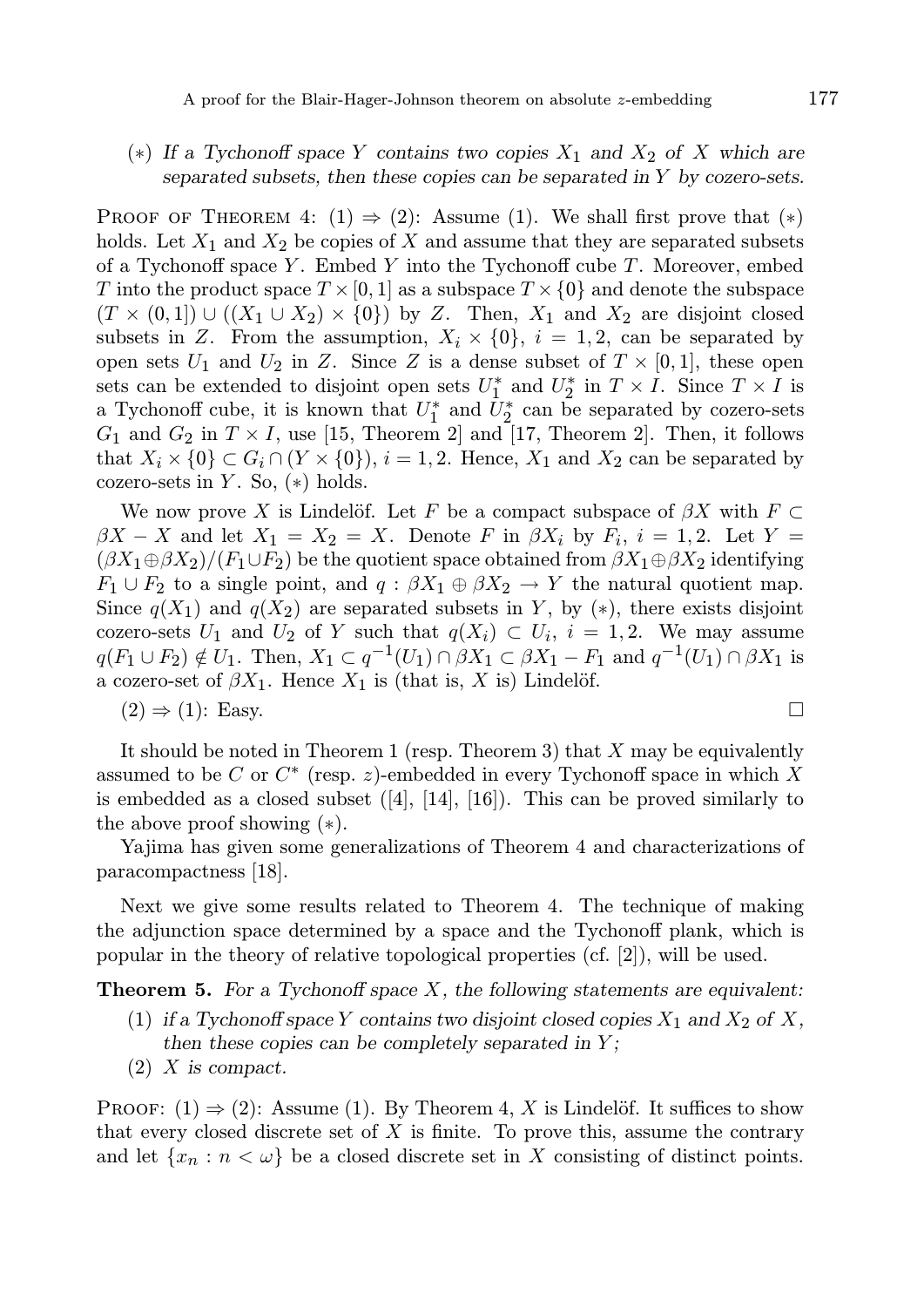Let  $X_1 = X_2 = X$  and denote  $\{x_n : n < \omega\}$  in  $X_i$  by  $\{x_n^i : n < \omega\}$ ,  $i = 1, 2$ . Let  $Z = (\omega_1 + 1) \times (\omega + 1) - \{(\omega_1, \omega)\}\$ be the Tychonoff plank. Let  $Z_1 = Z_2 = Z$ , and denote the right edge  $\{(\omega_1, n) : n < \omega\}$  of  $Z_i$  by  $\{(\omega_1, n)^i : n < \omega\}$ , and the top edge  $\{(\alpha,\omega) : \alpha < \omega_1\}$  of  $Z_i$  by  $\{(\alpha,\omega)^i : \alpha < \omega_1\}, i = 1,2$ . For  $i = 1, 2$ , define a map  $f_i: \{x_n^i : n < \omega\} \to Z_i$  by  $f_i(x_n^i) = (\omega_1, n)^i$ ,  $n < \omega$ . Consider the adjunction spaces  $X_i \cup_{f_i} Z_i$ ,  $i = 1, 2$  (see [10, p. 93]). Define a map  $g: \{(\alpha,\omega)^1 : \alpha < \omega_1\} \to X_2 \cup_{f_2} Z_2$  by  $g((\alpha,\omega)^1) = (\alpha,\omega)^2, \alpha < \omega_1$ . Let Y be the adjunction space  $(X_1 \cup_{f_1} Z_1) \cup_g (X_2 \cup_{f_2} Z_2)$ . Since Y is a Tychonoff space and  $X_1$  and  $X_2$  are closed subsets of Y, by the assumption,  $X_1$  and  $X_2$  must be completely separated in Y. But this is a contradiction.

$$
(2) \Rightarrow (1): \text{ Easy.} \qquad \qquad \Box
$$

The following result should be compared with Theorems 4 and 5; this is probably known and is proved similarly to Theorem 5.

**Theorem 6.** For a Tychonoff space  $X$ , the following statements are equivalent:

- (1) if a Tychonoff space Y contains a copy  $X_1$  of X and a closed subset F disjoint from  $X_1$ , then  $X_1$  and F can be completely separated in Y;
- (2) if a Tychonoff space Y contains a closed copy  $X_1$  of X and a closed subset F disjoint from  $X_1$ , then  $X_1$  and F can be separated in Y by open sets;
- $(3)$  X is compact.

Analogously, the following holds:  $(1) \Leftrightarrow (3)$  is due to Blair-Hager [8, Proposition 4.3,  $(2) \Leftrightarrow (3)$  is due to Aull [5, Theorem 1(b)]. Here, we give a direct proof of  $(2) \Rightarrow (3)$ .

**Theorem 7** (Blair-Hager [8], Aull [5]). For a Tychonoff space X, the following statements are equivalent:

- (1) if a Tychonoff space Y contains a copy  $X_1$  of X and a zero-set F disjoint from  $X_1$ , then  $X_1$  and F can be completely separated in Y;
- (2) if a Tychonoff space Y contains a closed copy  $X_1$  of X and a zero-set F disjoint from  $X_1$ , then  $X_1$  and F can be separated in Y by open sets;
- (3) X is pseudocompact.

PROOF:  $(1) \Rightarrow (2)$ : Obvious.

 $(2) \Rightarrow (3)$ : Assume (2) and assume X is not pseudocompact. Let  $f : X \rightarrow$  $(0, +\infty)$  be a positive unbounded continuous function. Then, there exists a closed discrete subset  $\{x_n : n < \omega\}$  of X such that  $n \leq f(x_n)$  for every  $n < \omega$ . Consider the adjunction space  $X \cup_q Z$ , where Z is the Tychonoff plank, and  $g : \{x_n : n \leq z \}$  $\{\omega\} \to Z$  is a map defined by  $g(x_n) = (\omega_1, n), n < \omega$ . Then, notice that the top edge of Z is a zero-set of  $X \cup_q Z$ . Indeed, define a continuous function h:  $X \cup_q Z \to [0, +\infty)$  by  $h(x) = 1/f(x)$  if  $x \in X$ ;  $h(x) = 1/f(x_n)$  if  $x = (\alpha, n) \in Z$ ,  $\alpha \leq \omega_1, n < \omega$ ;  $h(x) = 0$  if  $x = (\alpha, \omega) \in Z$ ,  $\alpha < \omega_1$ . Since the top edge of Z is  $h^{-1}(\{0\})$ , the condition (2) raises a contradiction.